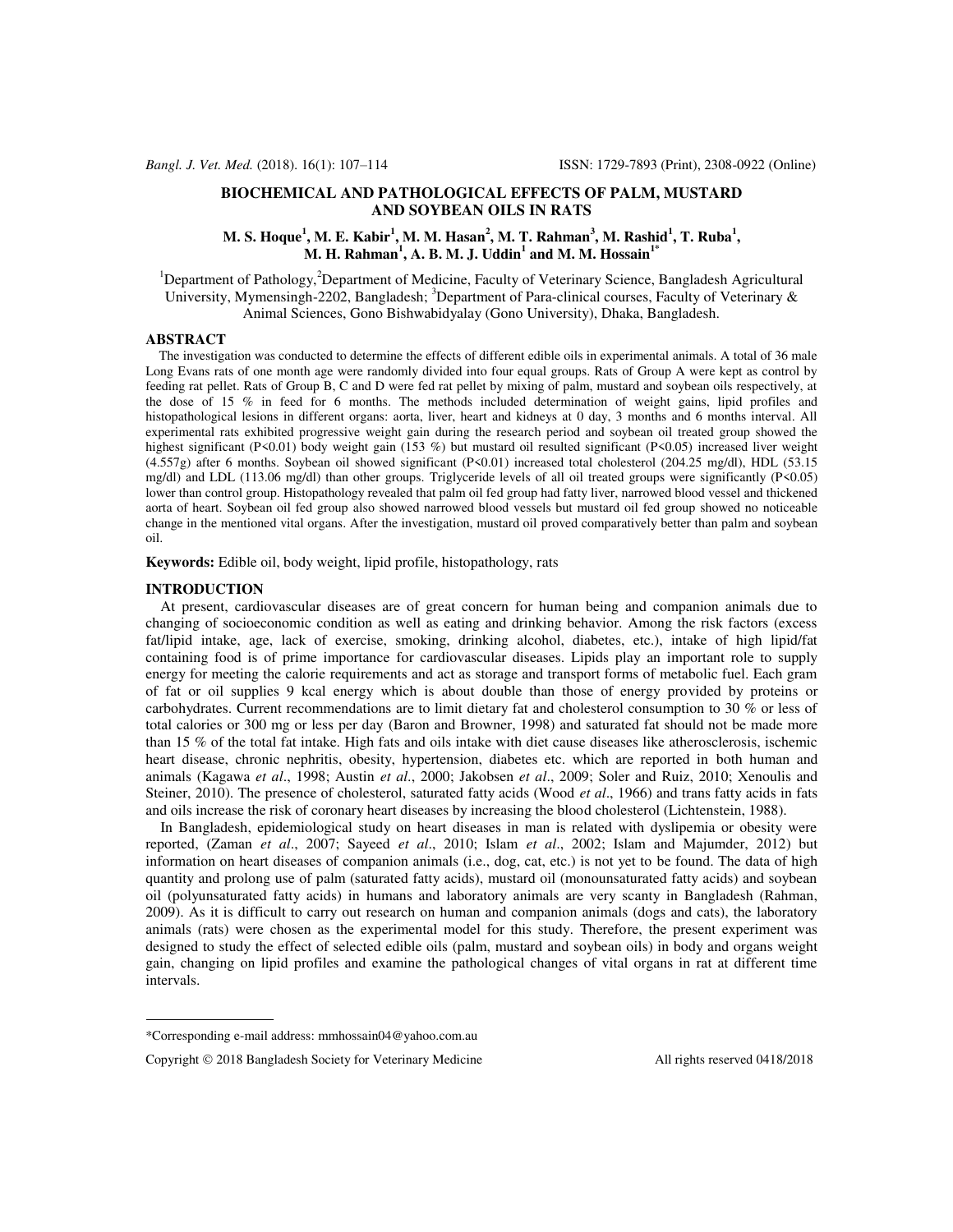### **MATERIALS AND METHODS**

The experiment was conducted in the Department of Pathology, Bangladesh Agricultural University (BAU), Mymensingh during the time of February to August 2016. The following procedures were adopted for conducting the experiment.

# **Statement of Animal Ethics**

In this study no animals were suffered from hazards for the experiment and had followed ethical guide for care and use of laboratory animals. The procedure of the experiment was approved by the Animal Welfare and Ethical Committee on Laboratory Animal Use of the Faculty of Veterinary Science, Bangladesh Agricultural University.

#### **Experimental rats and diets**

A total number of 36 one month aged Long Evans rats were purchased from International Center for Diarrhoeal Disease Research, Bangladesh (ICDDR'B). The rats were randomly divided into four equal groups (A, B, C & D. 9 rats in each group). All groups of rats were housed in compartmented metallic cages. The rat cages were kept in well ventilated room with natural day and light. Temperature  $(28\pm2°C)$  and humidity (70-80) %) of laboratory were always kept under care. Initially, rats were fed with ordinary rat pellet for 7 days to adjust into new environment. The feeds were purchased from ICDDR'B, Dhaka and the test oils (soybean, palm, and mustard oil) were purchased from local market of Mymensingh, Bangladesh. Among four groups, A group was kept as control by feeding normal rat pellet and other three groups  $(B, C \& D)$  were fed rat pellet by mixing palm, mustard and soybean oils respectively, at the dose of 15 % (Gaiva *et al*., 2003). The experiment was continued for 6 months. Body weight, organ weight and histopathology samples (heart, liver, kidney and aorta) of each rat from all groups were taken at 0 day of experiment, 3 months and 6 months. Blood was collected for lipid profile analysis at 0 day of experiment, 3 months and 6 months. Proper hygienic and sanitary measures were also adopted during the experimental period and had followed ethical guide for care and use of laboratory animals.

### **Weight gain**

Initial body and organ weight of each rat was measured with the help of an electric balance. Body and organ weight was taken at 0 day, 3 months and 6 months age.

Weight gains  $(g)$  = Mean final weight  $(g)$  – Mean initial weight  $(g)$ 

Percent weight gain (g) = [Mean final weight (g)-Mean initial weight (g)] / (Mean initial weight)  $\times 100$ 

### **Biochemical studies**

## **Collection of blood and serum preparation**

For biochemical study, the experimental rats were starved overnight at 0 day, 3 months and 6 months of age. Anesthesia was done with chloroform using self-made gas chamber and 2-3 ml of blood was collected in the sterile glass test tubes directly from heart after opening. The blood containing tubes were placed in slanting position at room temperature for 6 hours. The tubes were then incubated overnight in the refrigerator (4° C). The serum samples were separated and centrifuged to get rid of unwanted blood cells where necessary. Serum samples were stored for biochemical analysis of lipid profiles.

## **Analysis of Lipid Profiles**

The biochemical parameters of lipid profile like total cholesterol (TC), triglycerides (TG), serum cholesterol HDL (high density lipoprotein) and serum cholesterol LDL (low density lipoprotein) were determined in the central lab of BAU using different kits (Crescent diagnostics, cat no. Cs. 603 and Atlas medical) and where LDL level was measured by the Friedwald equation (Friedwald *et al.*, 1972) as follow:

LDL cholesterol (mg/dl) = Total cholesterol - HDL cholesterol - (Triglyceride/5)

## **Histopathology**

The liver, kidney, heart and aorta from each group of rats were collected in 10 % neutral buffered formalin for 15 days. The well fixed tissues were processed, sectioned and stained as per standard procedure (Luna, 1968) in Department of Pathology, Bangladesh Agricultural University, Mymensingh.

## **Statistical analysis**

The body weight gains of the experimental rats of different groups were computed by performing analysis of covariance in randomized complete block design (Gomez and Gomez, 1984). The mean organ weights of the different groups were compared with the control by Dunnett's test procedure (Steel and Torrie, 1980).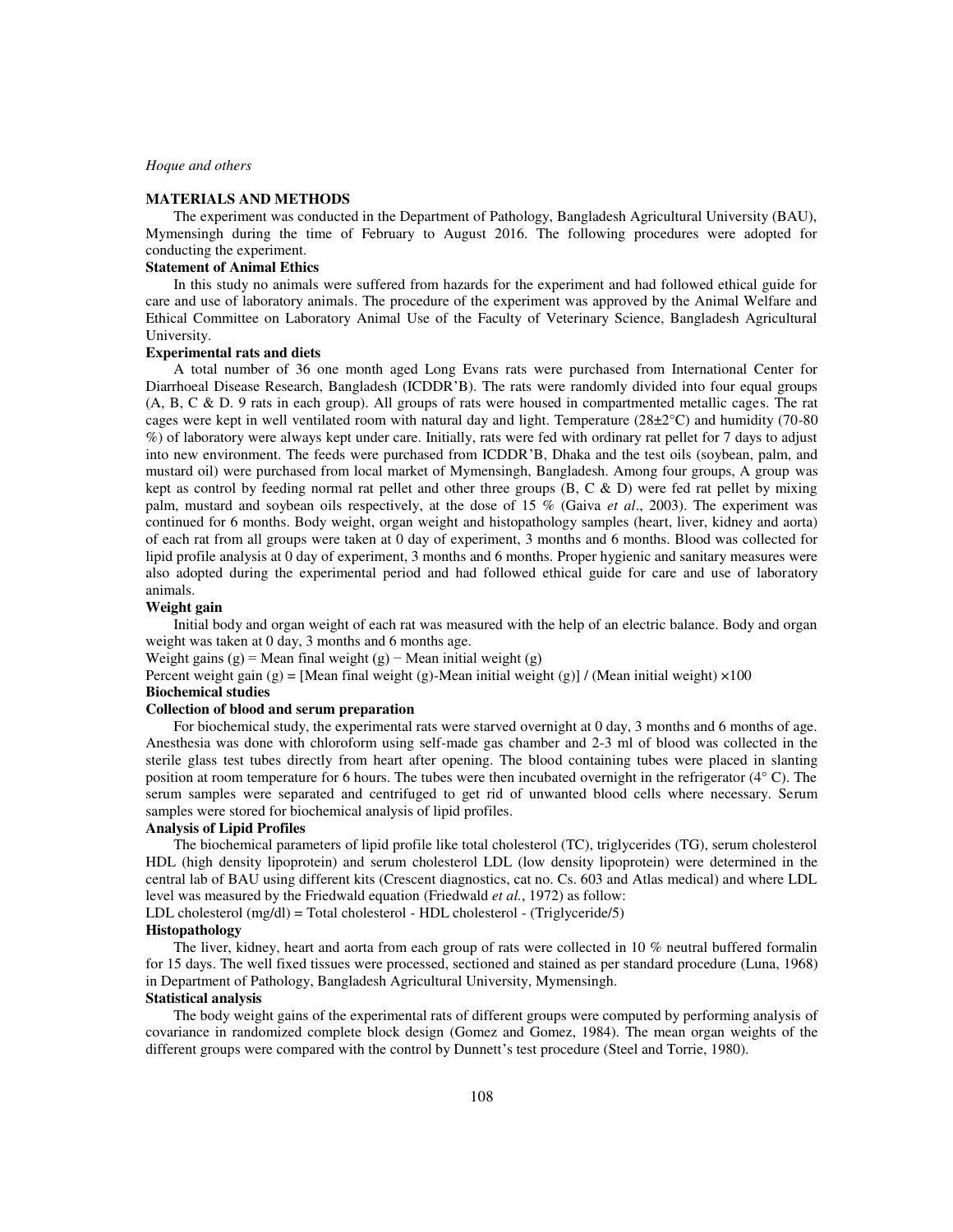#### **RESULTS AND DISCUSSION**

 This study was conducted on Long Evans rats to observe the effects of supplementing diets with marked edible oils soybean, palm and mustard oil on growth, lipid profile and histopathological changes in some selected organs for a period of 6 months. Body and organ weights were recorded at 0 day, 3 months and 6 months of age. Lipid profile and histopathological investigation were carried out at same age respectively after sacrificing the rats.

### **Growth performance**

**Body weight:** The body weight gain percentages in different groups are shown in Table 1**.** All the edible oil treated rat groups had significantly (P<0.01) increased body weight gain than control group. After 3 months, control group weight gain percentage was 51, whereas in palm, mustard and soybean weight gain percentages were 102, 104.44 and 103.78 respectively. The highest weight gain occurred in soybean oil fed treated rat group (153 %) after 6 months of age, less than in palm (131.63 %), mustard (109 %) and control group (51 %). Besides, as shown in Table 2, there was significant (P<0.05) difference in body weight gain among the edible oil treatment groups. The observed findings supported by the experimental studies where edible oil especially soybean was effective in increasing body weight gain (Rashid *et al*., 1998; Barek, 2002; Gaiva *et al*., 2003; Rahman *et al*., 2012) in different animals.

Table 1. Comparison of body weight gain percentage at 3 months and 6 months of age in different treatment groups by Dunnett's test procedure

| Serial | Treatment | % body weight    | % body weight    |
|--------|-----------|------------------|------------------|
|        | Group     | gain at 3 months | gain at 6 months |
|        | Control   |                  |                  |
|        | Palm      | $102^{**}$       | $131.63$ **      |
|        | Mustard   | 104.44           | $109***$         |
|        | Sovbean   | $103.78$ **      | $153^{**}$       |

\*\* indicates that values having double asterisk within the same column differ significantly (P<0.01).

| Table 2. Analysis of variance (ANOVA) for body weight gains of the experimental rats |  |  |
|--------------------------------------------------------------------------------------|--|--|
|                                                                                      |  |  |

| Source of variance        | Sum of Squares | Degree of freedom | Mean Square | Sig. |
|---------------------------|----------------|-------------------|-------------|------|
| Between Groups at 3 month | 1068.917       |                   | 356.306     | .012 |
| Between Groups at 6 month | 9843.667       |                   | 3281.222    | 001  |

From this table, it could be interpreted that there is existence of significant (P<0.01) difference among the treatment groups.

**Organ weight:** The proportional organ weight percentage is shown in relation with the body weight of the rats of different treatment groups at day 0, 3 months and 6 months in Table 3. The study findings revealed that edible oil treatment had impact on organ weight gain in rats. From Dunnett's test, heart weight showed no statistically significant difference in edible oil treated groups compared to control group in both at 3 months and 6 months of age. Mustard oil had significant (P<0.05) impact on increasing liver  $(4.557g)$  weight where palm oil significantly  $(P<0.05)$  reduced the liver weight  $(2.846g)$ , than control group  $(3.497g)$  after at the age of 6 months. In kidney, palm and mustard oil significantly (P<0.05) reduced the kidney weight from their initial value, but soybean oil treated group significantly (P<0.05) increased the weight at 3 months of age and found significant (P<0.05) reduced weight at 6 months of age. Saha *et al*. (2005) reported that higher liver weight gain in mustard oil fed group than palm and soybean, where this study had similar findings compared with control and other groups. Palm oil caused reduction of kidney weight in rat, this result also corroborated by Jaarin *et al*. (2015).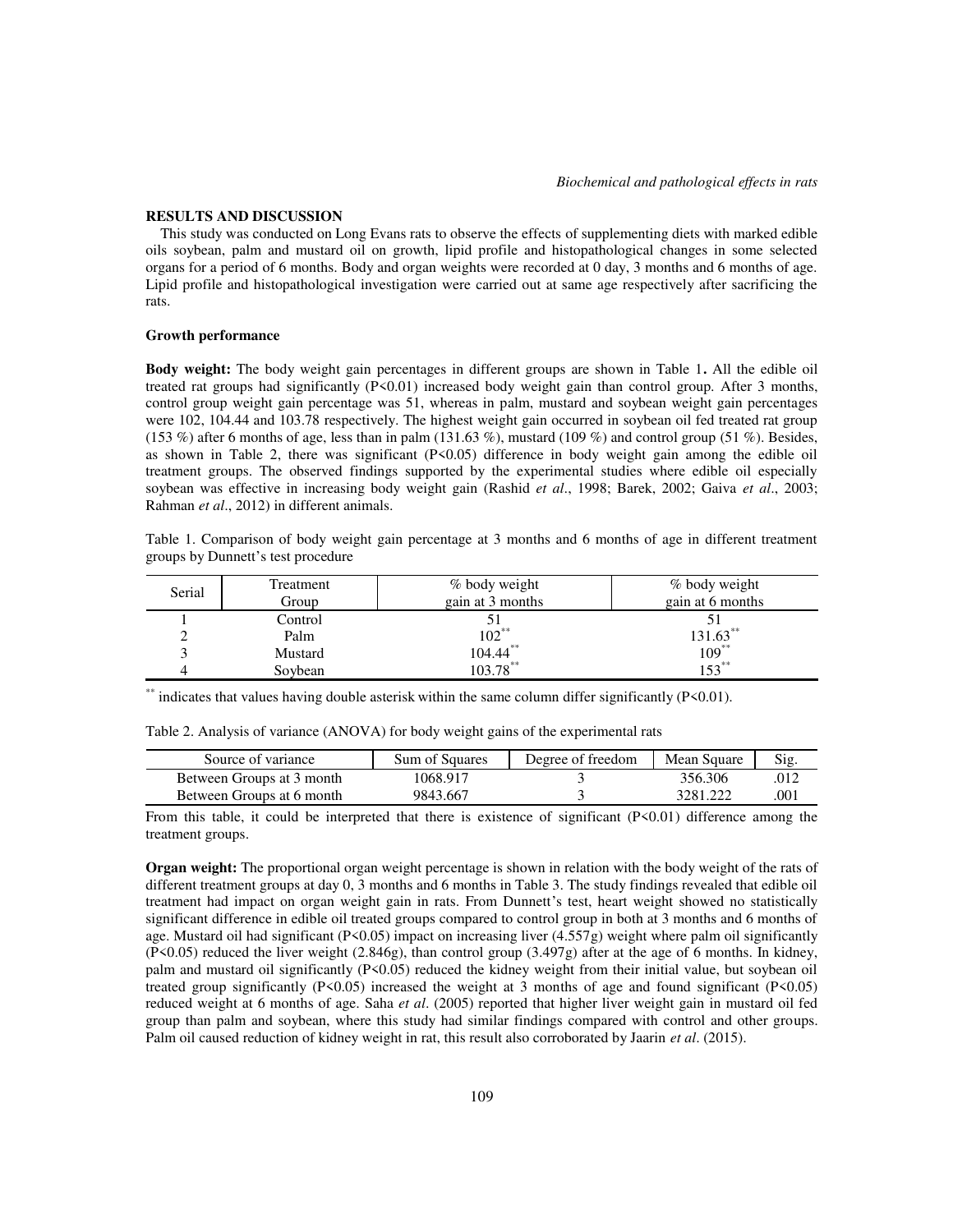|                   | Time             | <b>Experimental Group</b> |                   |                      |                      |
|-------------------|------------------|---------------------------|-------------------|----------------------|----------------------|
| Organ weight gain |                  | Control                   | Palm              | Mustard              | Soybean              |
|                   | 0 <sub>day</sub> | 0.380                     | 0.379             | 0.377                | 0.373                |
| Heart $(mg)$      | 3 months         | 0.330                     | 0.359             | 0.338                | 0.340                |
|                   | 6 months         | 0.311                     | 0.325             | 0.331                | 0.312                |
|                   | 0 <sub>day</sub> | 4.080                     | 4.110             | 4.090                | 4.130                |
| Liver $(g)$       | 3 months         | 3.711                     | 3.310             | $4.660*$             | 3.730                |
|                   | 6 months         | 3.497                     | $2.846^{\degree}$ | $4.557$ <sup>*</sup> | 3.424                |
|                   | 0 <sub>day</sub> | 0.458                     | 0.445             | 0.450                | 0.461                |
| Kidney- $L$ (mg)  | 3 months         | 0.363                     | $0.313*$          | 0.408                | 0.465                |
|                   | 6 months         | 0.342                     | 0.332             | $0.398^*$            | $0.427*$             |
|                   | 0 <sub>day</sub> | 0.472                     | 0.462             | 0.471                | 0.467                |
| Kidney- $R(mg)$   | 3 months         | 0.355                     | $0.331^*$         | $0.331$ <sup>*</sup> | $0.471$ <sup>*</sup> |
|                   | 6 months         | 0.334                     | 0.341             | $0.416^{\degree}$    | $0.433*$             |

Table 3. Comparison of the organ weight proportional percentage in relation to body weight in 0 day, 3 months and 6 months of age of different treatment group by Dunnett's test procedure

\* indicates that values having asterisk within the same column differ significantly (P<0.05).

### **Lipid Profile Analysis**

 Table 4 reveals the comparative analysis of lipid constitutes of experimental edible oil treated rat groups and control group in different time periods. The changes of lipid profiles value were significant in edible oil treated rat group than control group. At 0 day, the findings were similar in all experimental groups. The serum cholesterol level of three treatments were significantly (P<0.05) lower than the control group (189.1±4.19965) after 3 months of age, where soybean oil treated group showed the lowest value (165.5733±5.89714) and this findings agree with the results of other experimental studies (Islam *et al*. 2009, Erukainure *et al*. 2016). In contrast, palm and soybean oil caused significant (P<0.05) increase of cholesterol level and mustard oil caused significant (P<0.01) decrease of cholesterol level than control group after 6 months of age (Table-04). In comparing with the 3 months and 6 months cholesterol level values of edible oil treatment group and control group, the study revealed that a sharp contrast in between the results of both treatment groups and control group but it agrees with the findings of Fernandez *et al*. (1996) and Choi *et al*. (1993). At 3 months, soybean oil caused significant (P<0.05) decrease of TG (150.96±3.66) than control group (179.75±3.92) whereas palm and mustard oil caused significant (P<0.01) increase of TG (185.31 $\pm$ 4.92 & 193.23 $\pm$ 2.97 respectively). But at 6 months, all the oil groups caused significant (P<0.01) decrease of TG. The study results of Islam *et al*. (2009) and Erukainure *et al*. (2016) having similar results of this experiment after 6 months.

 The result of the Dunnett's test indicates that palm and soybean oil caused significant (P<0.05) increase HDL level at 3 and 6 months but mustard oil showed no significant changes than control group (Table-04). Islam (2002) also reported that the value of HDL increased in case of giving 2 % soybean supplement with feed in broiler. In this study, LDL level decreased significantly (P<0.05) in all edible oil treated groups after 3 months whereas soybean oil (113.06 $\pm$ 9.32) and palm oil (99.04 $\pm$ 9.09) caused significant (P<0.05) increased level of LDL after at 6 months (Table 4). LDL value of different treatment rat groups agreed with the result of Islam *et al*. (2002) after 3 months but it was different at 6 months of age.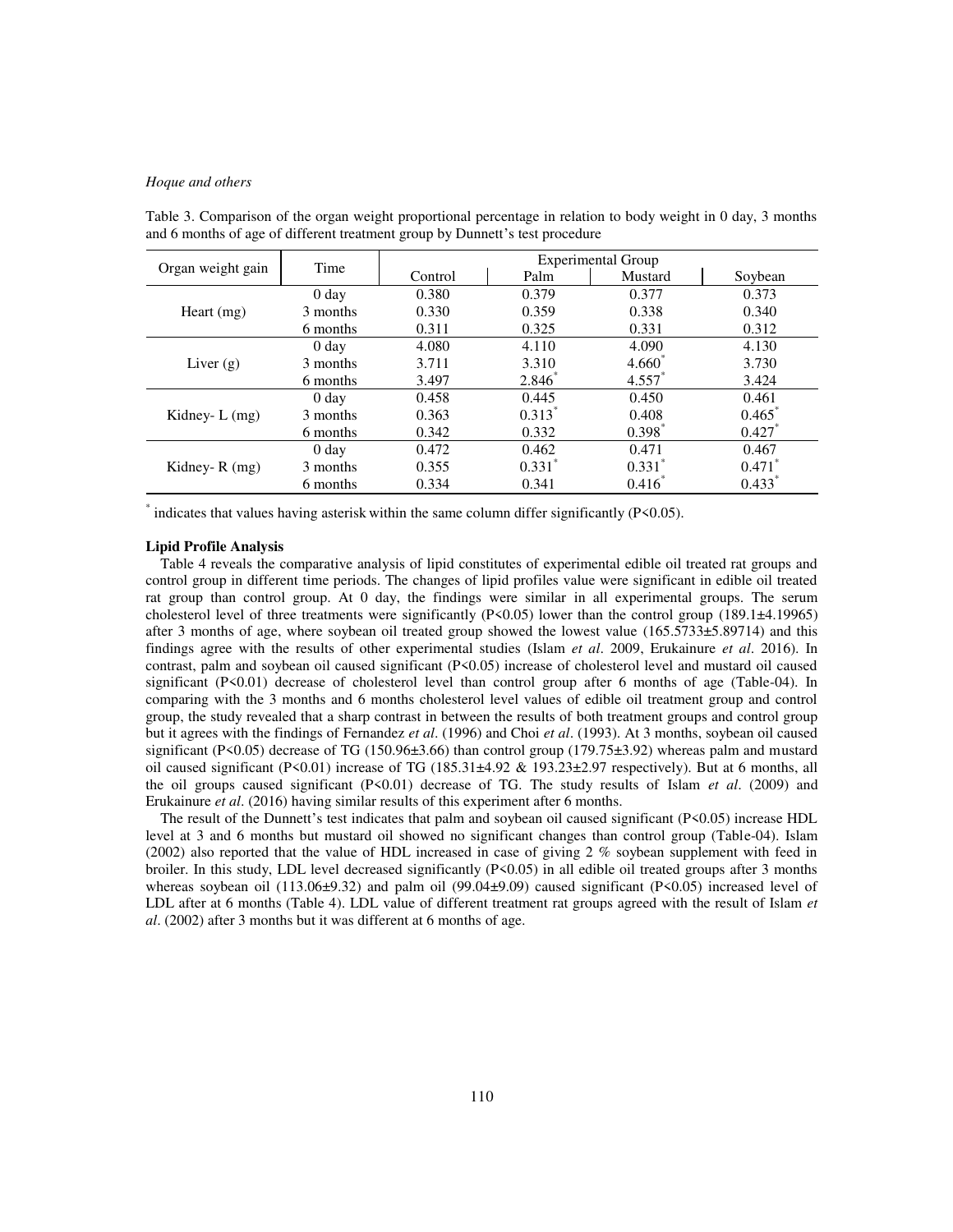| Lipid Profile | Time             | <b>Experimental Group</b> |                                |                                |                                |
|---------------|------------------|---------------------------|--------------------------------|--------------------------------|--------------------------------|
|               |                  | Control                   | Palm                           | Mustard                        | Soybean                        |
|               | 0 <sub>day</sub> | $113.99 \pm 2.18$         | $114.2 \pm 2.11$               | $112.12 \pm 1.89$              | $114 \pm 2.02$                 |
| TC mg/dl      | 3 months         | $189.1\pm4.19$            | $187.15 \pm 1.86$ <sup>*</sup> | $171.67 \pm 1.99$ **           | $165.57 \pm 5.89$ **           |
|               | 6 months         | $182.23 \pm 1.06$         | $186.00 \pm 4.71$ <sup>*</sup> | $175.18 \pm 4.67$ **           | $204.25 \pm 3.43$ <sup>*</sup> |
|               | 0 <sub>day</sub> | $76.13 \pm 2.38$          | $75.15 \pm 1.85$               | 74.17±2.12                     | $78.24 \pm 2.11$               |
| TG mg/dl      | 3 months         | 179.75±3.92               | $185.31\pm4.92$ <sup>*</sup>   | $193.23 \pm 2.97$ *            | $150.96 \pm 3.66$ **           |
|               | 6 months         | $196.17\pm7.49$           | $186.36 \pm 5.74$ <sup>*</sup> | $182.76 \pm 8.04$ <sup>*</sup> | $176.64 \pm 7.68$ <sup>*</sup> |
| HDL mg/dl     | 0 <sub>day</sub> | $42.14 \pm 1.05$          | $41.13 \pm 1.25$               | $40.12 \pm 2.10$               | $41.23 \pm 2.12$               |
|               | 3 months         | $40.01 \pm 5.58$          | $47.12\pm6.87$ <sup>*</sup>    | $38.87 \pm .71$                | $46.85 \pm 4.84$ <sup>*</sup>  |
|               | 6 months         | $41.85 \pm 2.78$          | $46.68{\pm}4.52$ <sup>*</sup>  | 39.54±2.32                     | $53.15 \pm 27$ <sup>**</sup>   |
| $LDL$ mg/dl   | 0 <sub>day</sub> | $99.64 \pm 1.82$          | $98.50 \pm 1.45$               | 99.50±1.25                     | $98.32 \pm 1.02$               |
|               | 3 months         | $105.36 \pm 3.94$         | $96.20 \pm 6.40^*$             | $97.47 \pm 5.54$ *             | $86.53 \pm 7.53$ **            |
|               | 6 months         | 94.36±12.95               | $99.04 \pm 9.09$ <sup>*</sup>  | $93.07 + 9.62$                 | $113.06 \pm 9.32$ **           |

Table 4. Comparisons of lipid profile (TC, TG, HDL and LDL) levels at 0 day, 3 months and 6 months of age in different treatment groups by Dunnett's test procedure

Values having asterisks within the same column differ significantly (\*\* indicates P<0.01, \* indicates P<0.05).

## **Histopathological Examination**

 The histopathological studies of heart, liver, aorta and kidney tissues were performed to investigate the effects of different oil-supplementation in rats of 3 and 6 months of age. Among all the edible oils, the palm oil treated group showed only significant lesions on heart blood vessels, liver and aorta. In heart, the blood vessels wall had become thickened in palm and soybean oil treated rat groups (Figures 1 & 2). The aorta wall had become thickened in the palm oil treated rat group which indicates the arterioscelorisis (Figure 3). Further, section of liver of control group, soybean oil and mustard oil treated rat groups showed normal histology without showing any detectable lesions but severe fatty changes in liver were found in palm oil group (Figure 4). Few studies reported that palm oil was responsible for degenerative changes in hepatocytes, congestion of central vein and fatty changes in liver (Jaarin *et al*., 2015; Saha *et al*., 2005), and these reports upheld the result of this experiment. In addition, the present experiment showed only mild inflammation in kidney of mustard oil fed rat group where other oil fed groups showed normal histoarchitecture. So histopathologically palm oil proved as the worst and mustard oil proved as the best one among these three groups.

 From the present experiment it could be concluded that edible oils have effect on growth performance and lipid profiles in rat. After the investigation, on the basis of TC, HDL, LDL level and histopathology, it is clear that mustard oil had less harmful effect on body than the other oils although it was observed that the results of 3 months age were quite different than the result of 6 months of age. There may have age relation or something else that caused this variation. However, it is a preliminary work and in future this would require further study for better explanation in this regard.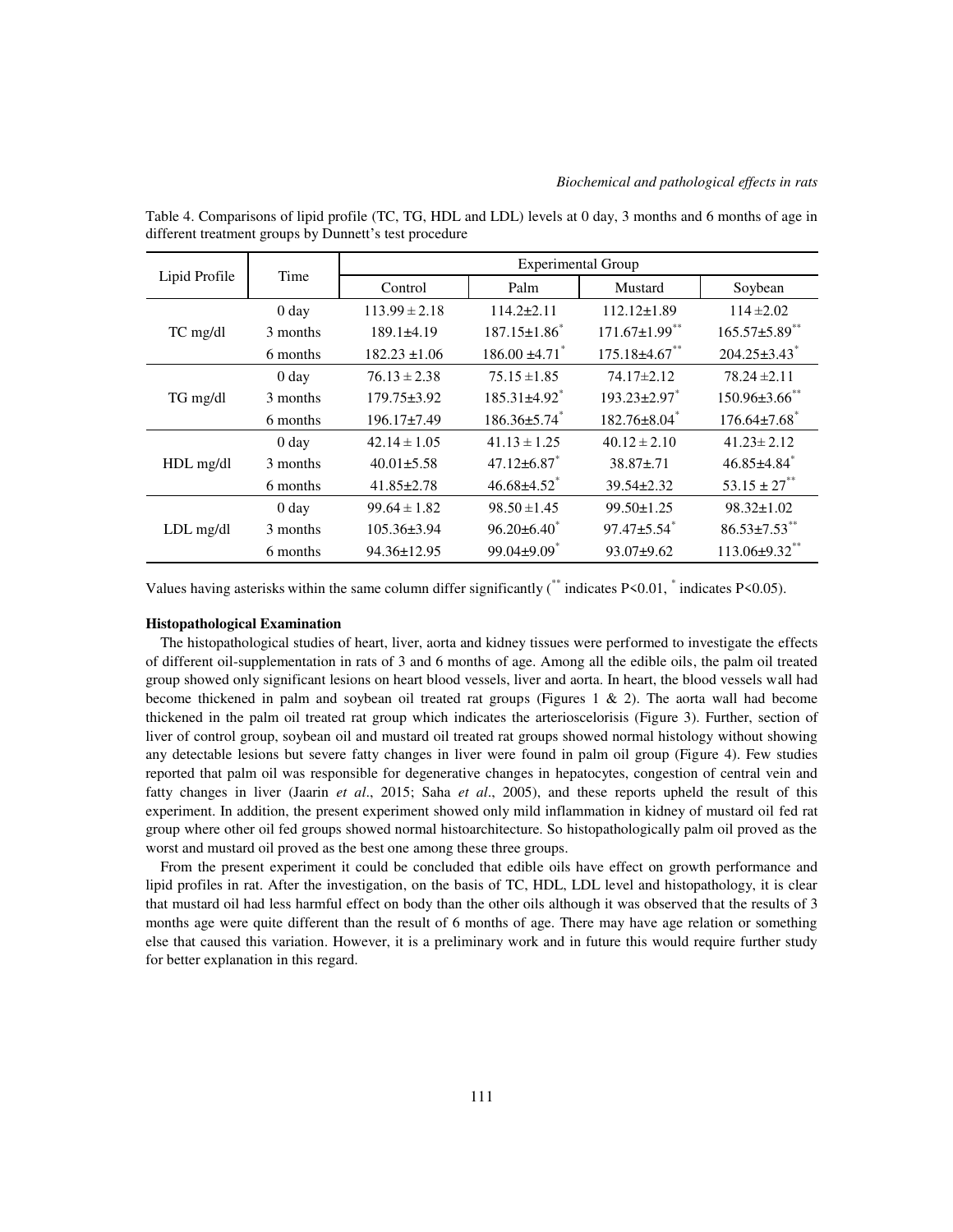

Figure 1. Section of heart: Palm oil treated rats group. Arrow mark Shows narrowing of blood vessel. (H & E staining, 10X)



Figure 3. Section of aorta: Palm oil treated rats group. Arrow shows thickening of aorta. (H & E staining, 10X)



Figure 2. Section of heart: Soybean oil treated rats group. Arrow mark shows narrowing of blood vessel. (H & E staining, 10X)



Figure 4. Section of liver: Palm oil treated rats group. Arrow shows severe fatty changes. (H & E staining, 10X).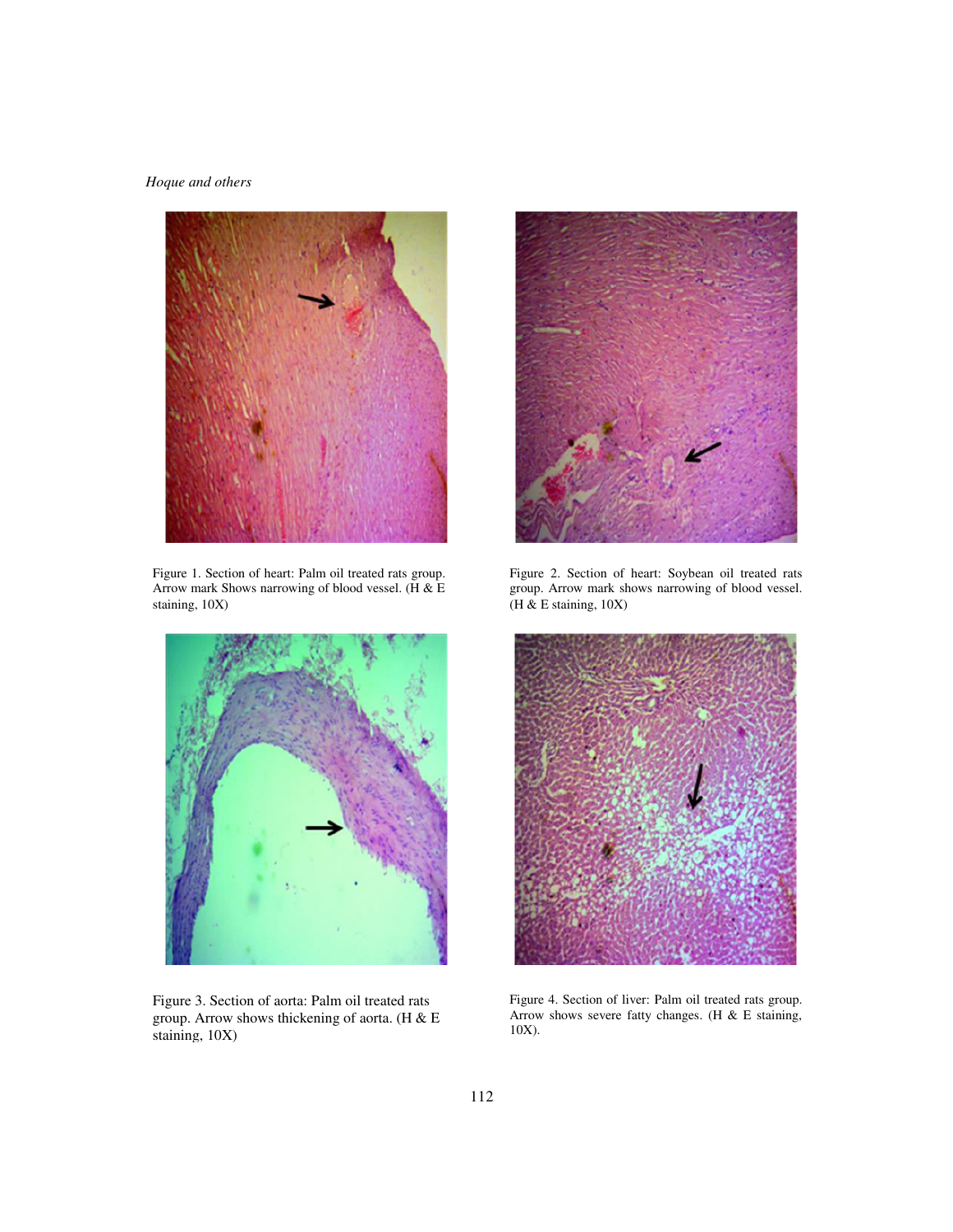### **ACKNOWLEDGEMENTS**

 The authors highly acknowledged the Bangladesh Agricultural University Research System (BAURES), Mymensingh, Bangladesh for providing the fund to carry out the research.

#### **REFERENCES**

- 1. Austin MA, McKnight B, Edwards KL, Bradley CM, McNeely MJ, Psaty BM, Brunzell JD and Motalsky AG (2000). Cardiovascular disease mortality in familial forms of hypertriglyceridemia: A 20-year prospective study. Department of Epidemiology, School of Public Health and Community Medicine, University of Washington, Seattle 98195-7236, USA. Circulation.101, 2777-2782.
- 2. Barek MA (2002). Hemato-biochemical parameters and performances of broiler fed with soybean oil and protein supplementation. Unpublished MS thesis, Department of Physiology, Bangladesh Agricultural University, Mymensingh.
- 3. Baron BR and Browner WS (1998). Lipid abnormalities, In: Current Medical Diagnosis and treatment.  $37<sup>th</sup>$ edn., Prentice Hall, New Jersy, 1138-1149.
- 4. Choi YS, Ahn C, Rhee HI, Choe M, Kim CH, Kim JD, Lee SY and Sugano M (1993). Comparative effect of dietary palm oil, perilla oil, and soybean oil on lipid profiles in differently aged rats fed on hypercholesterolemic diets. *Bioscience*, *Biotechnology and Biochemistry* 57: 65-8.
- 5. Fernandez S, Gonzalez C, Diaz F, Fueyo AM, Gutierrez JM and Patterson AM (1996). Long term effects in two generations of enriched soybean and olive oil diets on some cardiovascular and biochemical parameters in male rats. *International Journal for Vitamin and Nutrition Research* 66: 393-399.
- 6. Friedewald WT, Levy RI and Fredrickson DS (1972). Estimation of the concentration of low-density lipoprotein cholesterol in plasma without use of the preparative ultracentrifuge. *Clinical chemistry* 18: 499-502.
- 7. Erukainure OL, Ajiboye JA, Lawal BA, Obode OC, Okoro EE, Amisu-Tugbobo AO and Zaruwa MZ (2016). Alterations in atherogenic indices and hypolipidemic effect of soybean oil in normocholesteremic rats. *Comparative Clinical Pathology* 25: 75-78.
- 8. Gaiva MH, Couto RC, Oyama LM, Couto GE, Silveira VL, Ribeiro EB and Nascimento CM (2003). Diets rich in polyunsaturated fatty acids: effect on hepatic metabolism in rats. *Nutrition* 19: 144-149.
- 9. Go RE, Hwang KA, Kim YS, Kim SH, Nam KH and Choi KC (2015). Effects of palm and sunflower oils on serum cholesterol and fatty liver in rats. *Journal of Medicinal Food* 18: 363-369.
- 10. Gomez KA and Gomez AA (1984). Statistical procedures for agricultural research. Second edition. John Wiley and Sons, New York, pp. 207-215.
- 11. Islam K, Ahemd N, Majumder S, Islam R and Barek MA (2002). Effect of dietary supplementation of soybean oil body weight certain haemato-biochemical parameters in broiler birds. *Bangladesh Veterinary Journal* 36: 15-17.
- 12. Islam AKMM and Majumder AAS (2012). Hypertension in Bangladesh: A review. *Indian Heart Journal* 64: 319– 323.
- 13. Islam MK, Chowdhury MMR, Islam MM, Hoque MN and Rahman MM (2009). Effects of feeding palm oil and soybean oil on body weight and blood cholesterol in black Bengal goats. *Bangladesh Journal of Veterinary Medicine* 7: 354-357.
- 14. Jakobsen MU, O'Reilly EJ, Heitmann BL, Pereira MA, Bälter K, Fraser GE, Goldbourt U, Hallmans G, Knekt P, Liu S and Pietinen P (2009). Major types of dietary fat and risk of coronary heart disease: a pooled analysis of 11 cohort studies. *The American Journal of Clinical Nutrition* 89: 425-432.
- 15. Jaarin K, Nor-Aini U, Siti-Aishah MA and Das S (2015). Palm oil fat diet consumption and its effects on serum liver enzymes and microscopic changes in experimental Rats. *Pakistan Journal of Nutrition* 14: 575-580.
- 16. Kagawa K, Matsutaka H, Fukuhama C, Fujino H and Okuda H (1998). Suppressive effect of globin digest on postprandial hyperlipidemia in male volunteers. *The Journal of Nutrition* 128: 56-60.
- 17. Lichtenstein AH (1998). Trans fatty acids and blood lipid levels, Lp (A), parameters of cholesterol metabolism and hemostatic factors. *Journal of Nutritional Biochemistry* 9: 244-248.
- 18. Luna LG (1968). Manual of Histopathologic Staining Methods of the Armed Forces Institute of Pathology. 3<sup>rd</sup> edn., McGrew-Hill Book Company, London.
- 19. Rahman MA (2009). Effects of some selected fatty acids supplement on haemato-biochemical parameters in rats. Unpublished MS thesis, Department of Physiology, Bangladesh Agricultural University. Mymensingh. Bangladesh.
- 20. Rahman MA, Jahan M, Karmaker S and Islam MK (2012). Effects of different fatty acid supplementation on body weight and haematobiochemical parameters in rat. *International Journal of Natural Sciences* 2: 21-25.